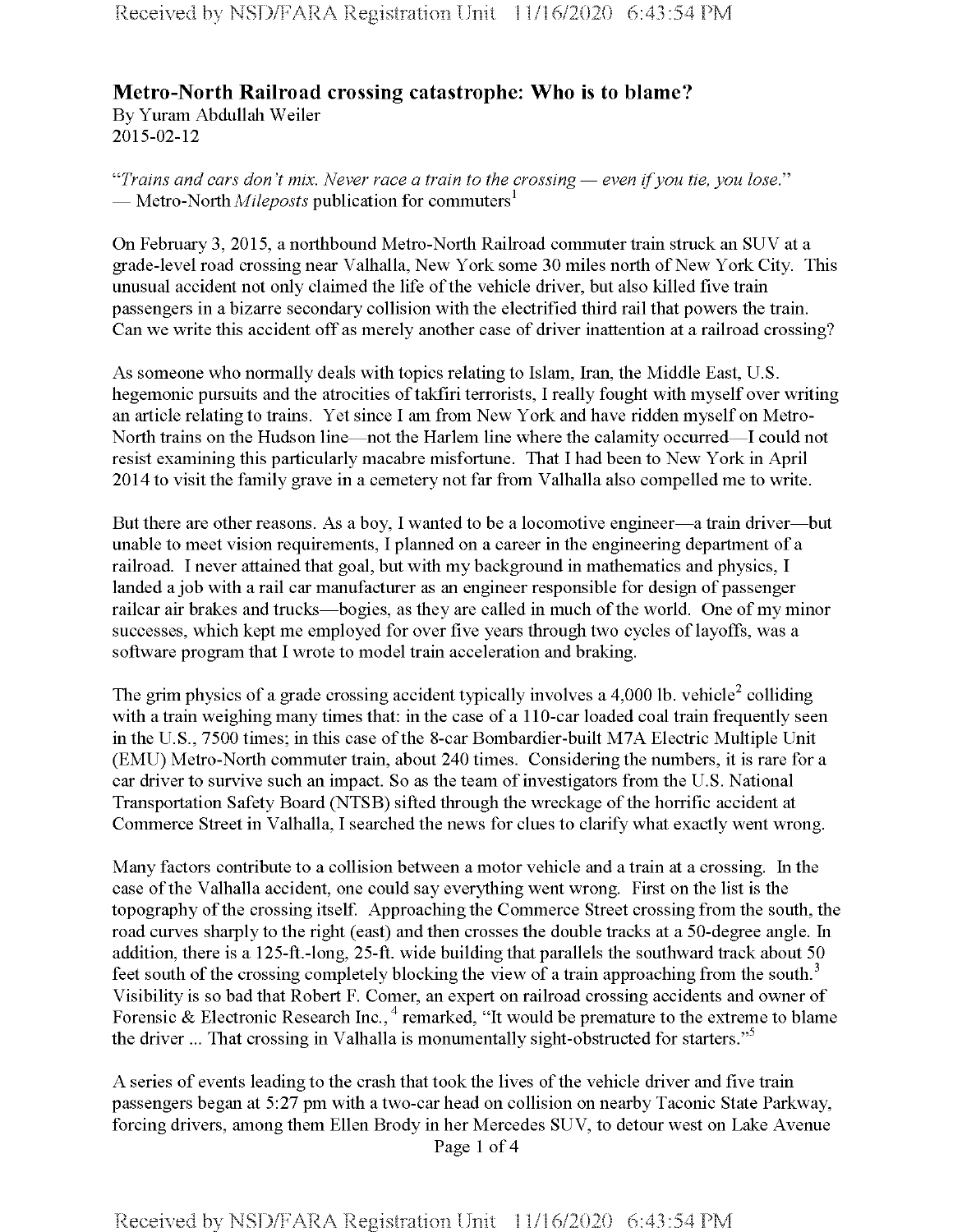to Commerce Street then turn north to return to the parkway.<sup>6</sup> The route crosses Metro-North tracks twice; once at Lakeview Avenue and again at Commerce Street on a curve where the combination of the 50-degree angle and the long building would have prevented Brody from seeing the approaching train until she was literally right on top of the southward track.

Metro-North Train 659 left New York's Grand Central Terminal at 5:44 pm Eastern Time and by then, the sun had set at the Valhalla crossing<sup>7</sup> and the time of civil twilight<sup>8</sup> had already passed, further obscuring visibility in darkness. By 6:25, the eight-car, 560-ton  $EMU<sup>9</sup>$  train with Engineer Steve Smalls at the controls and some 600 passengers on board was highballing along at 58 mph, close to the timetable maximum authorized track speed of 60, closing in fast on the crossing at Commerce Street. At 58 mph, Smalls' train was travelling at 85 feet per second covering the length of one of the railcars in his train every second.

No reason was given why Train 659 was proceeding north on the southward main track, "against the current of traffic," in railroad parlance, but this fact can be clearly seen from the news photos. I emailed Eric Weiss of the NTSB inquiring about this and promptly received the terse reply, "Thank you for your very specific questions. The accident is still under investigation. A preliminary report is expected to be released later this month."<sup>10</sup> Because the southward track runs right next to the 125-foot-long maintenance building south of the Commerce Street crossing, the train was further obstructed from the vision of any driver coming from the south.

Some 39 seconds before impact, Train 659 entered the track circuit at the crossing at 6:25:42 pm, activating the signal's bright red flashing lights. What happened next is unclear. Brody had stopped her vehicle past the crossing signal, so when the crossing gate came down a few seconds later, it struck the rear of her SUV. According to witness Rick Hopes of Yorktown, whose vehicle was right behind Brody's, she got out and went back to look at the crossing gate that had hit the rear of her car and wiggled it around. Hopes said that Brody even looked at him as he motioned her to back up and get out of the way. Instead, according to Hopes, "She goes around and gets into the car and steps on the gas and goes forward 15 feet, right in front of the train."<sup>11</sup>

While Hopes description suggests a woman oblivious to the oncoming train, we must keep in mind that it was dark, Brody was unfamiliar with the road and may even have been unaware, due to the darkness, the angle of the road and the maintenance building, that a railroad crossing was in front of her until she stopped short of the track. When the gate on the crossing signal came down striking her SUV, she may have first thought the car behind had struck her, and she had simply gotten out to inspect the damage. Unfortunately, these actions drew her attention away from, instead of alerting her to, the rapidly approaching train.

At exactly 6:26:17 pm, when Train 659 travelling at 58 mph was about 300 feet south of the crossing,  $^{12}$  Engineer Steven Smalls saw Brody's SUV and "big-holed," railroad slang for initiating an emergency brake application. He had been "whistling," sounding the train's horn two long sounds, a short sound and a long sound— as required by railroad rules, to warn traffic at the crossing. Impact with Brody's SUV, which immediately disappeared from Smalls' view, occurred 4 seconds later at  $6:26:21 \text{pm}$ , by which time Train 659 had slowed to 49 mph.<sup>13</sup>

While Brody undoubtedly died instantly upon impact, five passengers in the head-end car were about to meet a gruesome death by being impaled, electrocuted and incinerated by the third rail charged to 750 volts DC, which normally supplies electric power to propel the trains.<sup>14</sup> After striking the SUV the train continued down the track for another 650 feet. But before finally

Page 2 of 4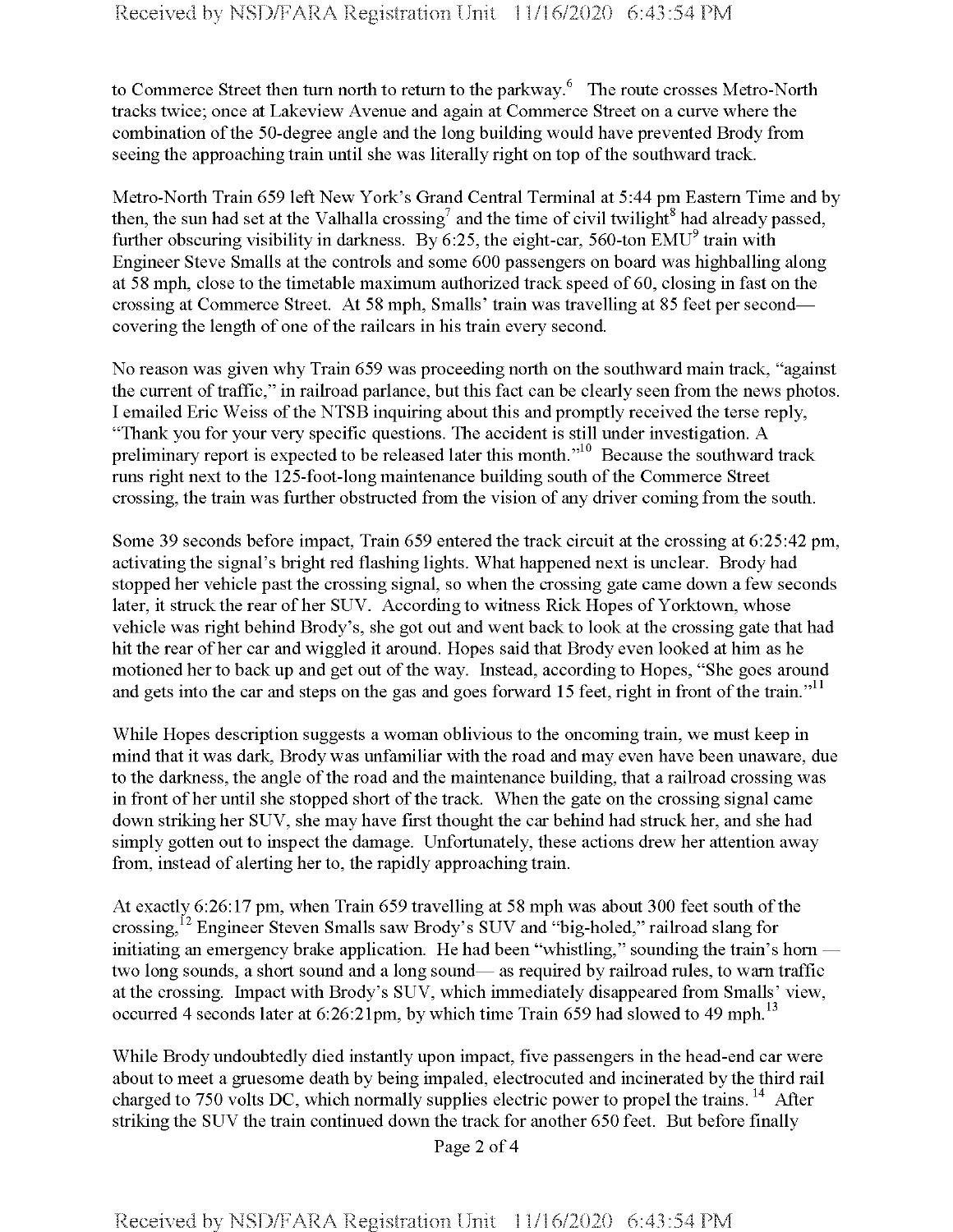coming to rest at 6:26:47 pm, the train, pushing the wrecked SUV, which by then was acting like a plow, began to sheer the third rail off its moorings from about 315 feet north of the crossing.<sup>15</sup> At this point, the third rail ends on the east side of the southward track and begins on the west side, placing it on the outside of an approaching curve for clearance.

For its hapless occupants inside, the lead EMU car turned into what must have seemed like a blazing hellhole, as 39-foot sections of the third rail became fiery steel spears, which rammed through the car interior, killing five passengers, igniting fires and burning their bodies beyond recognition.<sup>16</sup> The third rail entered the lead car through the floor behind the left side front door, stacking up in twelve 39-foot sections with one rail puncturing the second car near the roof.<sup>17</sup>

The bizarre nature of the accident has already sparked speculation among "experts" that possibly the design of the third rail known as "underrunning" may have been a contributing factor. One attorney even suggested that the contact shoes carrying the 750 volts DC to the car's electrical system were "pulling up on the rail, and pulled the third rail up, out of its mount and into the train itself, spearing the train." This is impossible, as none ofthe train's contact shoes touched the third rail on the west side of the track before the wreckage forced it up into the lead car.

The accident was a rarity but has happened once before on the Harlem line when a 5-car White Plains and Brewster express train hauled by two 96-ton electric locomotives derailed on February 16, 1907 near Woodlawn, about 10 miles north of Grand Central Terminal. Twenty three people lost their lives in that accident, which was caused by a shifted outer rail on a curve. The third rail came up through the floor of the first car in a manner eerily similar to the Valhalla crash, penetrated the second car and wrapped itself around the trucks in ribbon-like fashion.<sup>19</sup>

Aside from this accident's primary cause, which was obstructed visibility due to the trackside building, curving road, and the 50-degree road angle with respect to the tracks, braking needs to be examined. If, according to event recorder data gathered by NTSB, the train stopped in 950 feet in 30 seconds from 58 mph, a quick calculation yields a deceleration rate of 1.9 mph/sec. This figure raises a red flag as well, since it is quite low compared with the manufacturer's specifications of  $3.2 \text{ mph/sec}^{20}$  and figures given for similar heavy-rail transit equipment. Unfortunately, even if the brakes had been functioning per manufacturer's specifications, Ellen Brody's life, and the lives of the five passengers would not have been spared.

So who is to blame? Ellen Brody? Metro-North? The drivers involved in the head-on collision that caused the detour? Given the abysmal visibility at a crossing that sees 107 trains per day,  $^{21}$ the most attentive driver would be at risk. With a long trackside building blocking the view, Metro-North must share some responsibility. But the railroad depends on funding from the Metropolitan Transportation Authority (MTA) which in turn depends on federal agencies forthe majority of its capital budget, which currently has a \$15 billion gap.<sup>22</sup> Ultimately, much of the blame must fall on the U.S. government and its warped spending priorities.

One way to prevent grisly accidents like this one is to divert funds from the U.S. war chest to much-needed infrastructure upgrades, such as costly but life-saving grade crossing separation projects. Aside from creating much-needed jobs, the reduced U.S. military spending would have the added benefit of saving lives in the Middle East and in other U.S.-occupied regions.